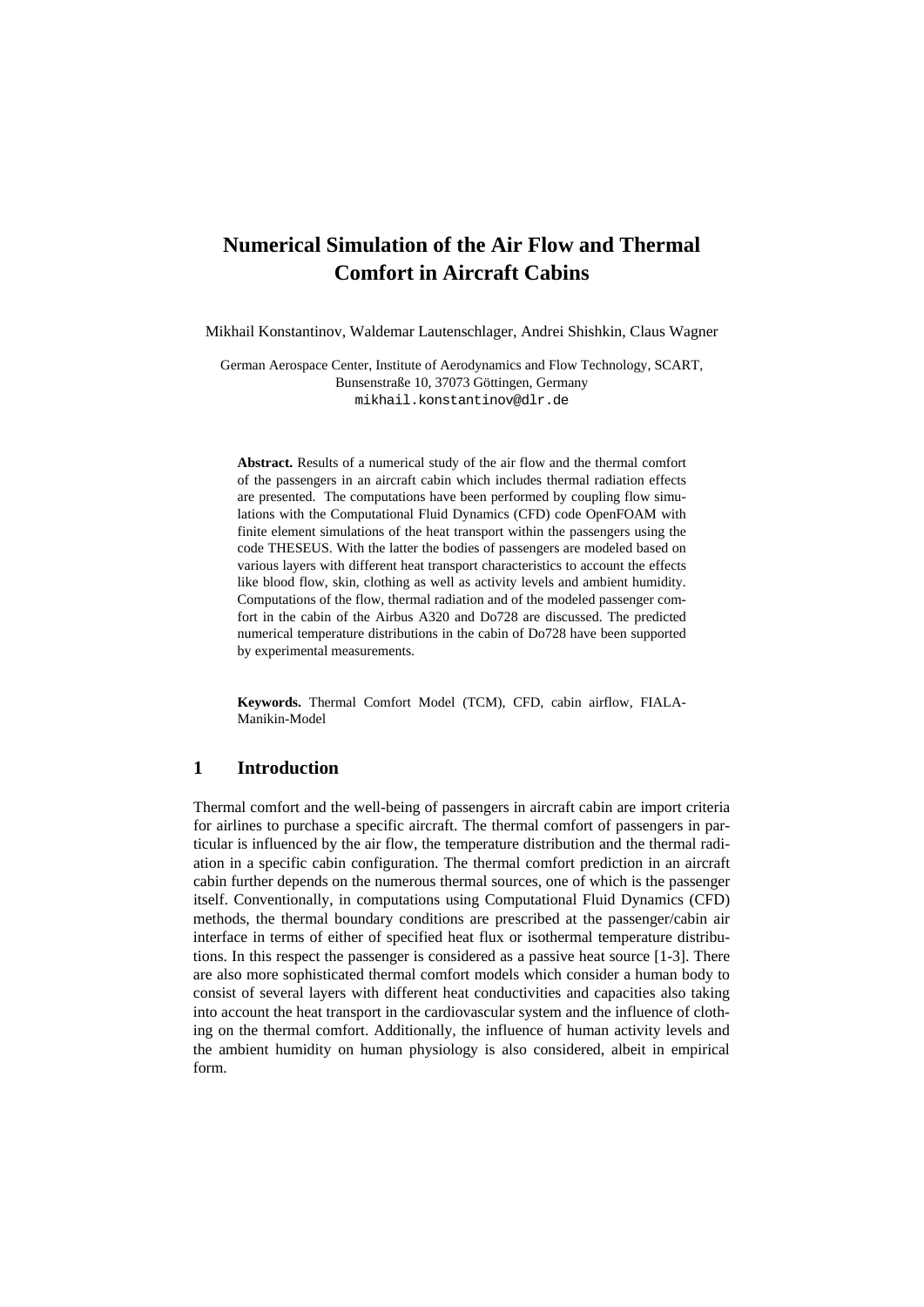The Thermal Comfort Simulations presented below are based on a coupling of the finite volume method OpenFOAM which solves the unsteady Reynolds-averaged Navier-Stokes (URANS) equations using the Boussinesq approximation with the commercial finite element method, THESEUS, developed by P+Z Engineering GmbH (FIALA-Manikin-Model) [4]. The model implemented in the latter considers all relevant thermo-physiological effects of a human body as described by D. Fiala et al. [5- 6]. It allows the calculation the so-called Zhang Local Sensation Indices which describes the feeling temperature in a range from "very cold" to "very hot" [7]. Based on the latter the Zhang Local Comfort Indices is evaluated which describes the sense of comfort in a range from "very uncomfortable" to "very comfortable" [8]. Using the coupling approach computations of the flow and thermal comfort of passengers in cabin of the A-320 and the Do728 have been performed and are discussed below. Additionally, the calculated results are compared with those of subjective comfort obtained with of test persons in Do728 cabin.

## **2 Comfort Model**

The heat transfer problems solved with THESEUS software [4] are based on a thermal manikin the so-called FIALA-Manikin Model. The body the latter is considered to consist of 54 body segments. For our simulations we reduced the number of segments to 14. So the head, face and neck of the FIALA-Manikin are combined to one segment of our Thermal Comfort Model (TCM). Further one segment represents the torso. There are also the left and right segments of the upper arm, lower arm, hand, upper leg, lower leg and foot. Each these body segments consist of several material layers. Additionally, it is possible to define an individual clothing layer for any of the above discussed segments. Finally, it must be noted that the core of each segment has own attributes and gender effects as well as differences in the human thermoregulation are not reflected. The distribution of body elements is shown in Figure 1.



**Fig. 1.** Distribution the body elements for calculation of local comfort indices

For each body segment the following partial differential equation is solved for all layers to describe the energy changes at each material point: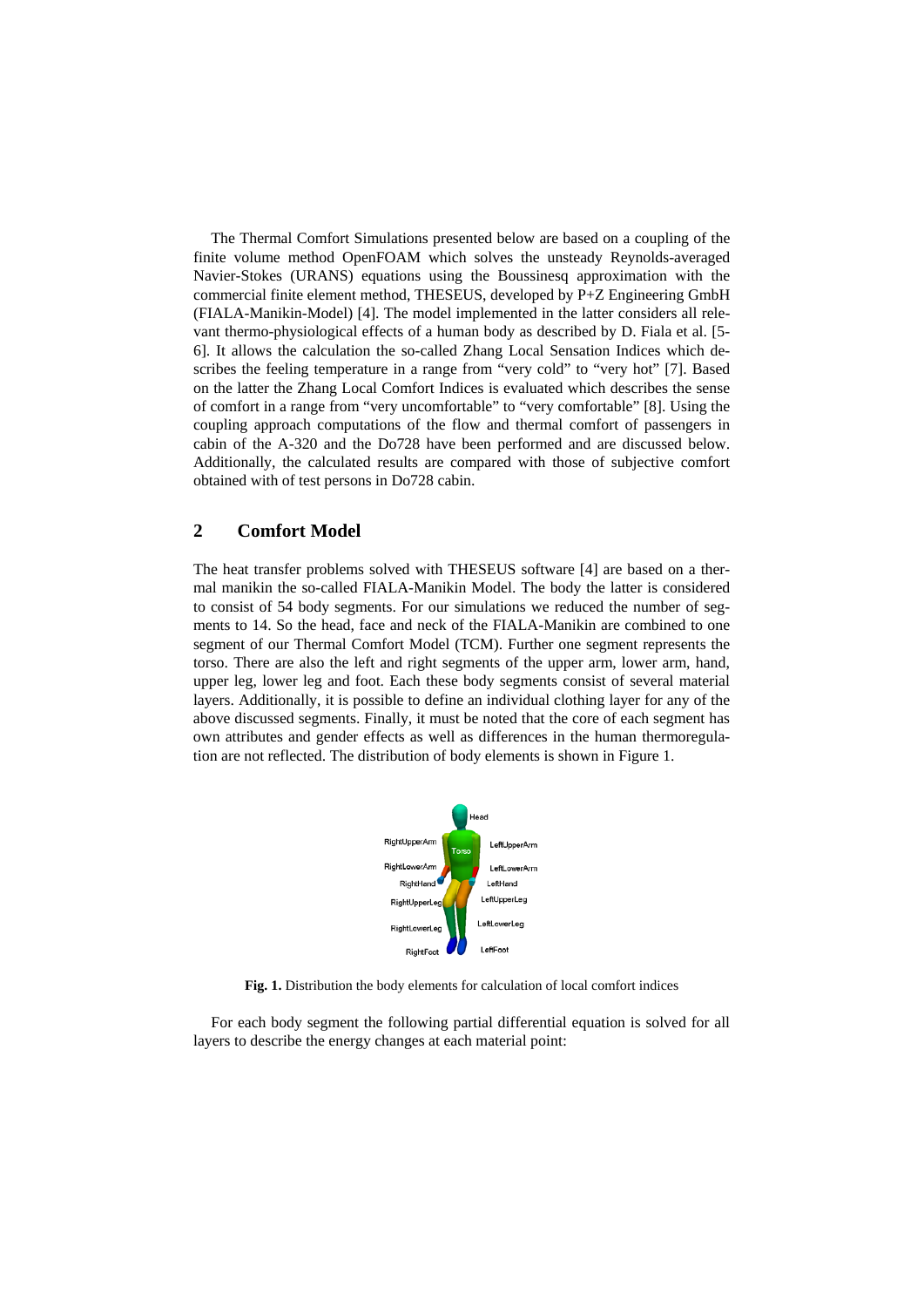$$
\rho c \frac{\partial T}{\partial t} = k \left( \frac{\partial^2 T}{\partial r^2} + \frac{\omega}{r} \frac{\partial T}{\partial r} \right) + q_m + \rho_b c_b w_b \left( T_{b,a} - T \right) \tag{1}
$$

Here  $\rho$  is the density,  $c$  – the specific heat,  $k$  – the thermal conductivity,  $T$ - the temperature,  $q_m$  – the metabolic heat flow density,  $w_b$  – the blood perfusion rate and  $T_{b,a}$  – the calculated arterial temperature. The term  $\rho_b c_b w_b(T_{b,a} - T)$  describes the heating due to the arterial blood flow. Blood circulation is of vital importance for the dissipation of heat within the human body [5-6]. The brain temperature would reach unrealistic values of more than  $70^{\circ}$ C in a simulation without blood circulation. Body elements are simplified considering them cylinders with the exception of the head (sphere) and  $r$  is a body element radius. The dimensionless parameter  $\omega$  is 1 for cylindrical body elements (for example leg) and 2 for spherical body element (head). Thus, equation (1) describes the law of energy conservation at each material point of a layer that might represent skin, fat, muscle, bone, brain etc.

The local clothing properties of each garment were predicted using the closed simulation model of McCullough [9]. The clothing is defined with thickness, clothing resistance, evaporate resistance, non-structural mass and specific heat. With the FIALA-Manikin surface  $(T_{sf})$  and skin  $(T_{sk})$  temperature are computed. For calculations of the convective and radiative heat transport in complete aircraft cabins the value of  $T_{sf}$  is of importance.

Different comfort evaluation indices can be modeled in our approach. First, an equivalent temperature  $T_{eq}$  is determined according to

$$
T_{eq} = T_{sf} - \frac{q_{real}}{h_{cal}},
$$
\n(2)

$$
q_{real} = R + C + E, \qquad (3)
$$

where  $q_{red}$ ,  $R$ ,  $C$  and  $E$  symbolize the realistic, radiation, convection and evaporation heat fluxes densities. Evaporation is estimated and calculated in THESEUS-FE by prescribed humidity. Further, *hcal* denotes the combined heat transfer coefficient of this environment  $(h_r + h_c)$ , where  $h_r$  is radiation and  $h_c$  convection heat transfer coefficient. The equivalent temperature is the temperature of homogeneous room with a radiation background temperature equal to the air temperature and low relative air speed.

The equivalent temperature and any other comfort indices (e.g. both Zhang indices) were calculated by THESEUS.

The Zhang Local Sensation (SI) is defined as a function of following parameters

$$
SI = f\left(T_{sk,i}, \frac{dT_{sk,i}}{dt}, \overline{T}_{sk,i}, \dot{T}_{hy}\right),\tag{4}
$$

where  $T_{sk,i}$  is the skin temperature of the body segment *i* and  $T_{hy}$  – the hypothalamus temperature. The resulting sensation scale ranges from:  $4 -$  "very hot",  $3 -$  "hot",  $2 -$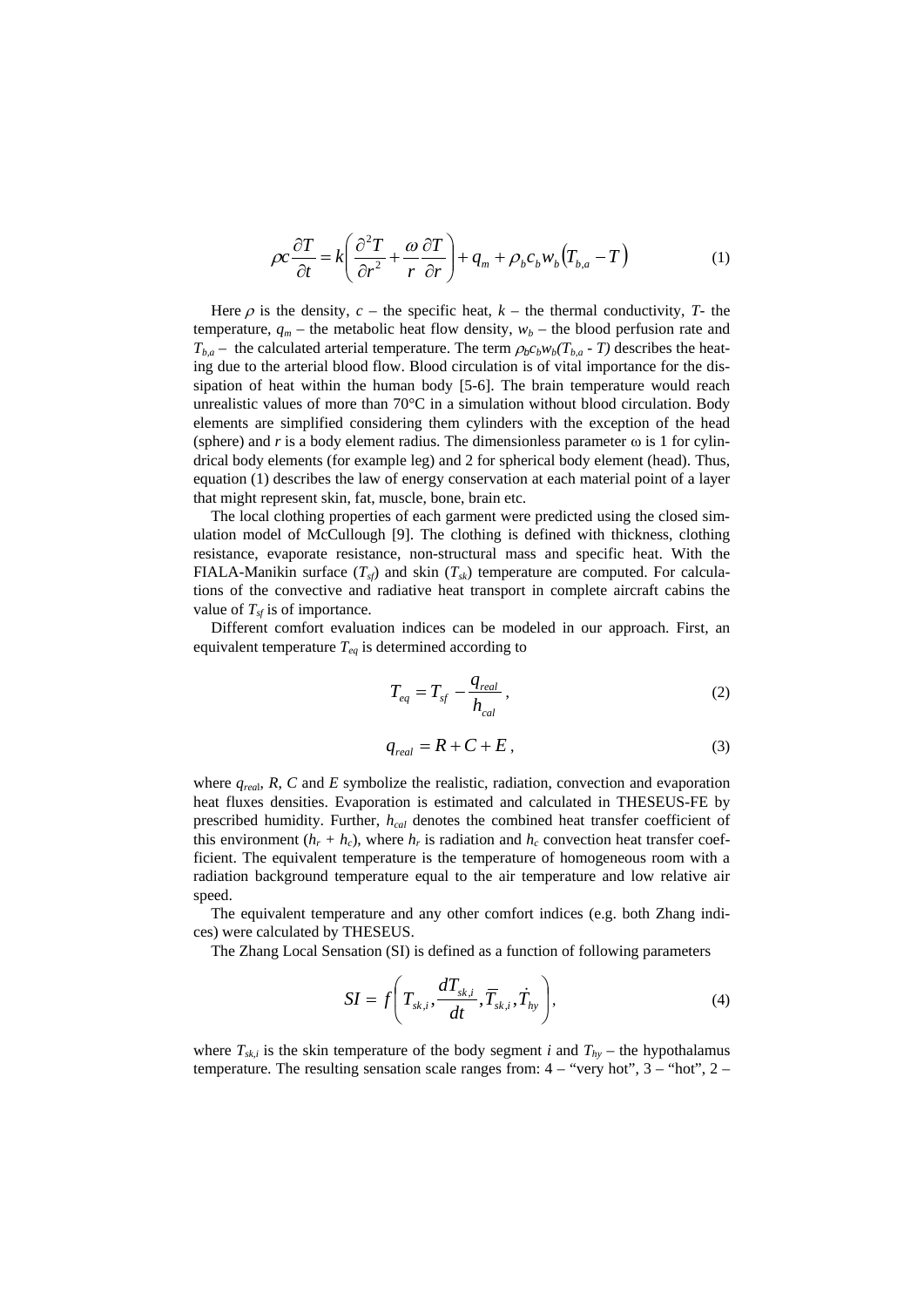"warm",  $1 -$  "slightly warm",  $0 -$  "neutral",  $-1 -$  "slightly cool",  $-2 -$  "cool",  $-3 -$ "cold",  $-4$  – "very cold".

Based on equation (5) the Zhang Local Thermal Comfort Index (Lc) is computed taking into account the Overall Thermal Sensation (*So*)

$$
Lc_i = f(SI_i, So)
$$
 (5)

Zhang Local Comfort index ranges from 4 – "very comfortable", 2 – "comfortable",  $0 -$ "just comfortable" to  $-2 -$ "uncomfortable",  $-4 -$ "very uncomfortable". For details on the calculation of *So* the reader is refereed to [8].

# **3 OpenFoam-THESEUS Coupling**

The exchange the data between the flow simulations using OpenFOAM and the thermal comfort computation with THESEUS the following interface was developed. At the beginning of the simulations the initial temperature of the all body surfaces of the passengers is prescribed as follows: head  $- T = 308$  K, torso  $- T = 308$  K, the upper arms – T = 306 K, lower arms – T = 306 K, hands – T = 307K, upper legs – T = 305 K, lower legs – T = 304 K and feet – T = 304 K. Using these initial conditions the RANS simulations are started. After 100 iterations the heat flux densities due to radiation and convection are computed and written into an output file. From this file THESEUS obtains the heat flux densities and calculates a new set of surface temperature boundary conditions by solving the equation (1) of the FIALA-Manikin model. To obtain a good convergence of the solution in THESEUS-FE the number of inner iterations/time steps was chosen to be 10 and additionally steady state conditions as residual of 5e-4 have been prescribed. The results are an estimate of the response of a typical human body to the specified thermal loading. Further an "equivalent" temperature is computed which is used to assess thermal comfort, as well as surface (and skin) temperatures. The latter are then passed on to the RANS simulations by updating the surface temperature boundary condition through an intermediate output file. The whole procedure is repeated every 10 iterations.

#### **4 Results of Coupled Simulations**

The flow simulations were performed solving the RANS equations with the finite volume method OpenFOAM by coupling with THESEUS-FE. The air flows in the cabins of the A320 and the Do728 were investigated. For a A320 segment the computational domain features 6 rows and 36 passengers, while for the Do728 cabin 3 rows and 15 passengers were considered. This means that for the passengers in the A320 cabin  $14 \times 36 = 504$  separate body segment boundary conditions are needed while 14  $x 15 = 210$  body segment boundary conditions were used for Do728 cabin. At all air inlet planes the volume flux and its temperature value were prescribed. At the walls representing the sides, bottom, ceiling and windows temperature and heat flux were calculated. For the light-bands in A320 cabin the heat flux density of 300 W/m² was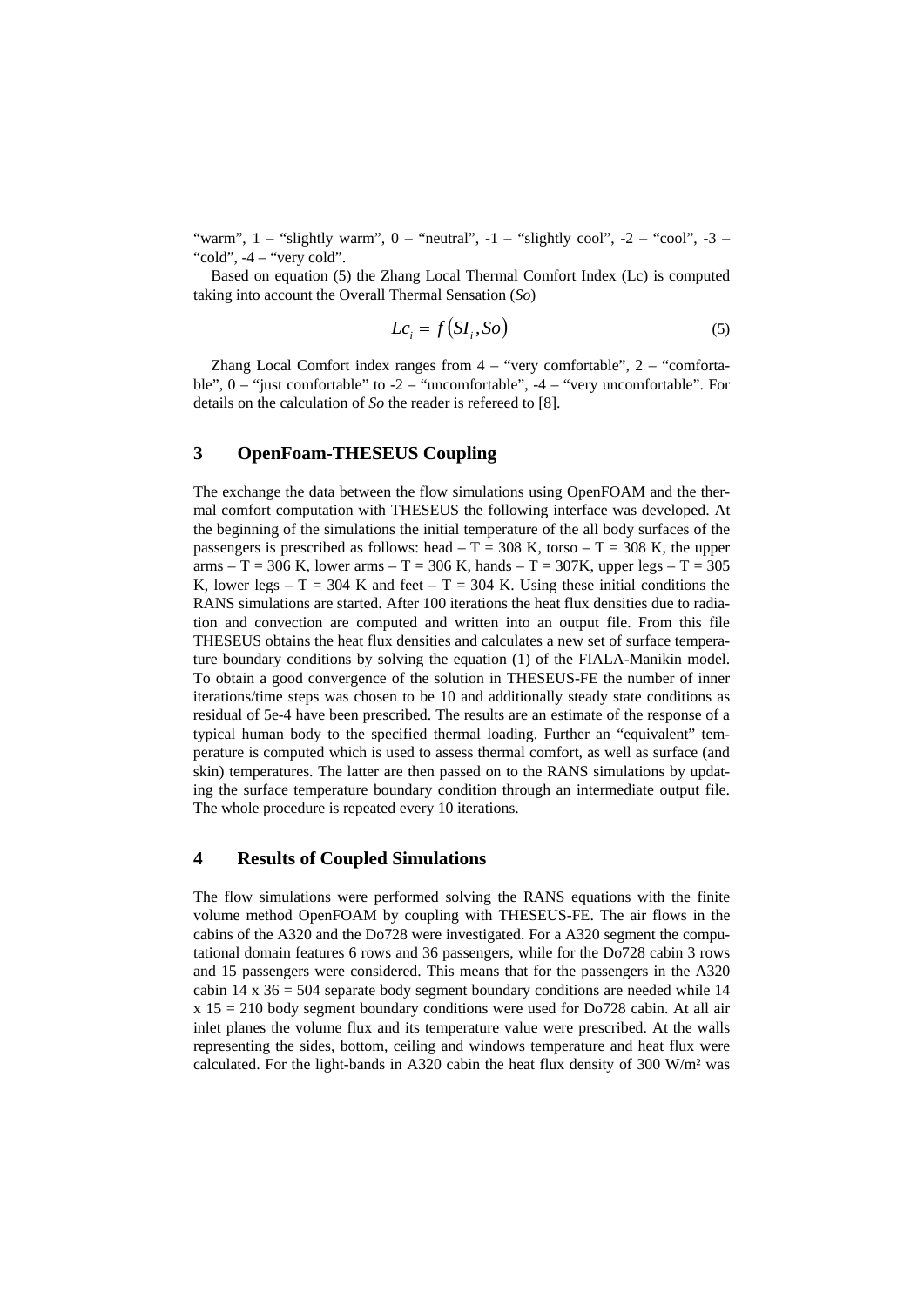given. The unstructured grids used for A320-computations consisted of 22 Mio. cells and of the one of Do720-cabin of 14 Mio. cells.

The conducted turbulent flow simulations include modeling of thermal surface to surface radiation. They were carried out with the "buoyantBoussinesq" solver of OpenFOAM by Engys. It solves the Reynolds-averaged Navier-Stokes equations together with k-ω/SST model. The computed velocity and temperature fields in the A320 cabin is presented in Figure 2, where streamlines of the mean velocity emerging from the inlet and the resulting surface temperature distributions are visualized. At the four inlets region the volume flux and the temperature of  $19^{\circ}$ C are prescribed. The calculated mean temperature in the cabin A320 reaches although a value of 22.5°C.



**Fig. 2.** Streamlines emerging from inlet surfaces and surface temperature distribution in A320

 As mentioned above, heat flux densities on the passenger's surfaces are first computed and passed on to the finite-element code THESEUS. The latter updates the surface body temperatures with the FIALA-Manikin model. With these new temperature boundary conditions at the passenger surfaces the RANS simulations are continued. Additionally several comfort parameters such as the perceived temperature are also provided by THESEUS. The calculated surface and skin temperature underline that a realistic choice of clothing data is important for the below discussed thermal comfort predictions. The latter is obtained by making use of the Zhang Sensation and Local Comfort indices which are presented in Figure 3. The analysis of these indices reveals the correlation between perceived temperature and the perceived comfort of for each body segment of the passenger dummies. Thus, a perceived "neutral" temperature at the hands leads to comfortable situation, while a "slightly warm" perceived temperature at the lower arm is perceived not as comfortable.

# **5 Comparison of the Predicted and Measured Temperatures**

The several experiments with test persons were carried out in the Do728 cabin test facility. In these test series the perceived thermal comfort was determined by analyzing questionnaires which were filled out by the test persons. The experimental bound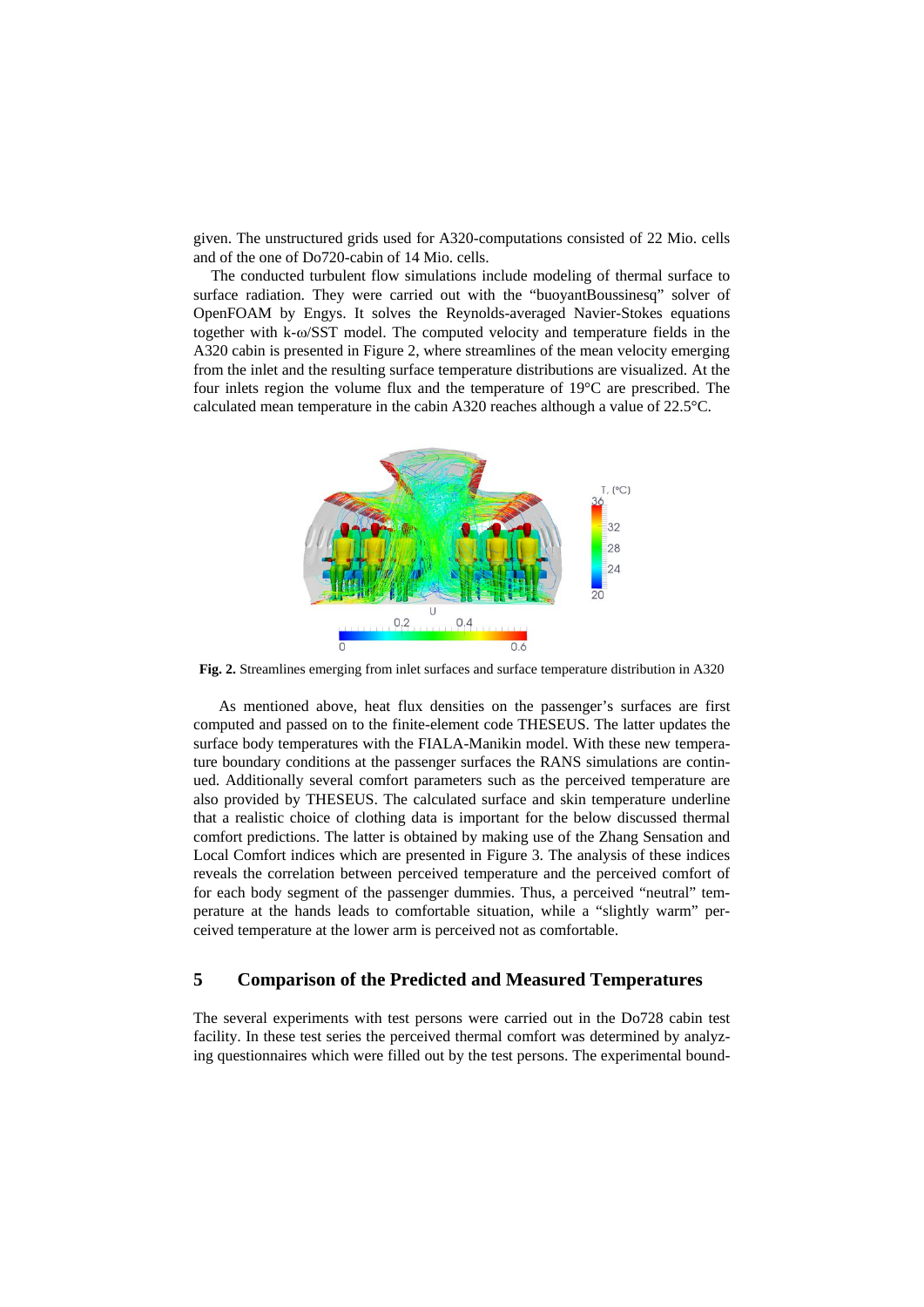ary conditions are reflected by CFD simulations. To arise the mean cabin temperature of 24°C the initial temperature of 17°C by all four inlets region was given. The experimental whole volume flux was about 660 *l/s* for 14 passenger rows. The CFD calculations were performed for cabin segment of 3 rows and the flux value was scaled accordingly.



**Fig. 3.** Predicted distribution of the Zhang Sensation and the Local Comfort indices on the passengers in a row in of the A320 cabin

During these test series the surface temperatures were additionally measured with a "VarioCAM" high resolution infrared camera. In the Figure 4 the measured and computed mean surface temperature on the body segments of passengers in one row are presented.



**Fig. 4.** Comparison of the computed (magenta) and measured (blue) temperature distribution on the body segments of a selected passenger obtained for a mean cabin temperature  $T_{cabin} = 24 \text{ °C}$ 

By postprocessing of infrared pictures each body element have been adopted in one polygon in which the mean temperature was determined. Although, the results on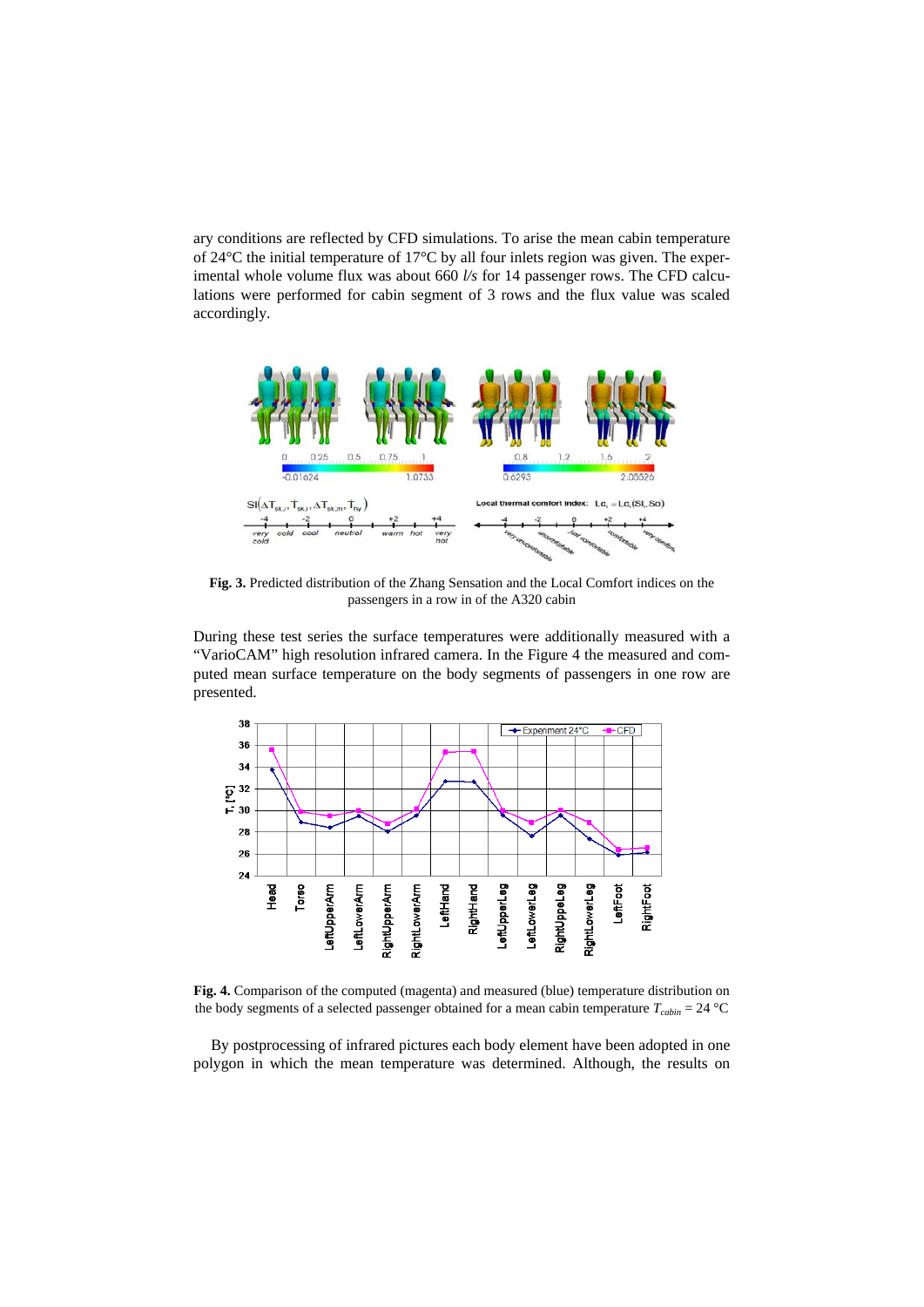head and hands differ by about 2°C the overall qualitative agreement is good. Probably infrared camera has not enough resolution for these domains. For the investigated case the mean aircraft cabin temperature amounted to  $T = 24$ °C. Additionally, the comparison of predicted and measured surface temperatures in the Do728 cabin is shown in Figure 5. The both pictures have the same scale temperature. Again, a qualitative agreement is obtained. The major reasons for the observed quantitative differences are the differences in clothing in the test series and the computations.



**Fig. 5.** Comparison of the measured (left) and the computed (right) surface temperature distribution in the cabin of Do728 at a mean temperature of  $T_{cabin} = 24$ °C

Finally, the obtained Zhang Indices for this test case are visualized in Figure 6. The Sensation indices values of the head and hands reveal a nearly neutral comfort sensation. At the lower arms the indices are higher which indicates that there the temperature might be perceived as slightly to warm. Still, the predicted local comfort values show, that the heads, hands, torso and feet perceive the conditions as comfortable. Only, the lower arms are reflected as just comfortable, because they due to the warm Sensation index.



**Fig. 6.** Zhang Sensation (left) and Local Comfort (right) indices on the in the cabin of Do728